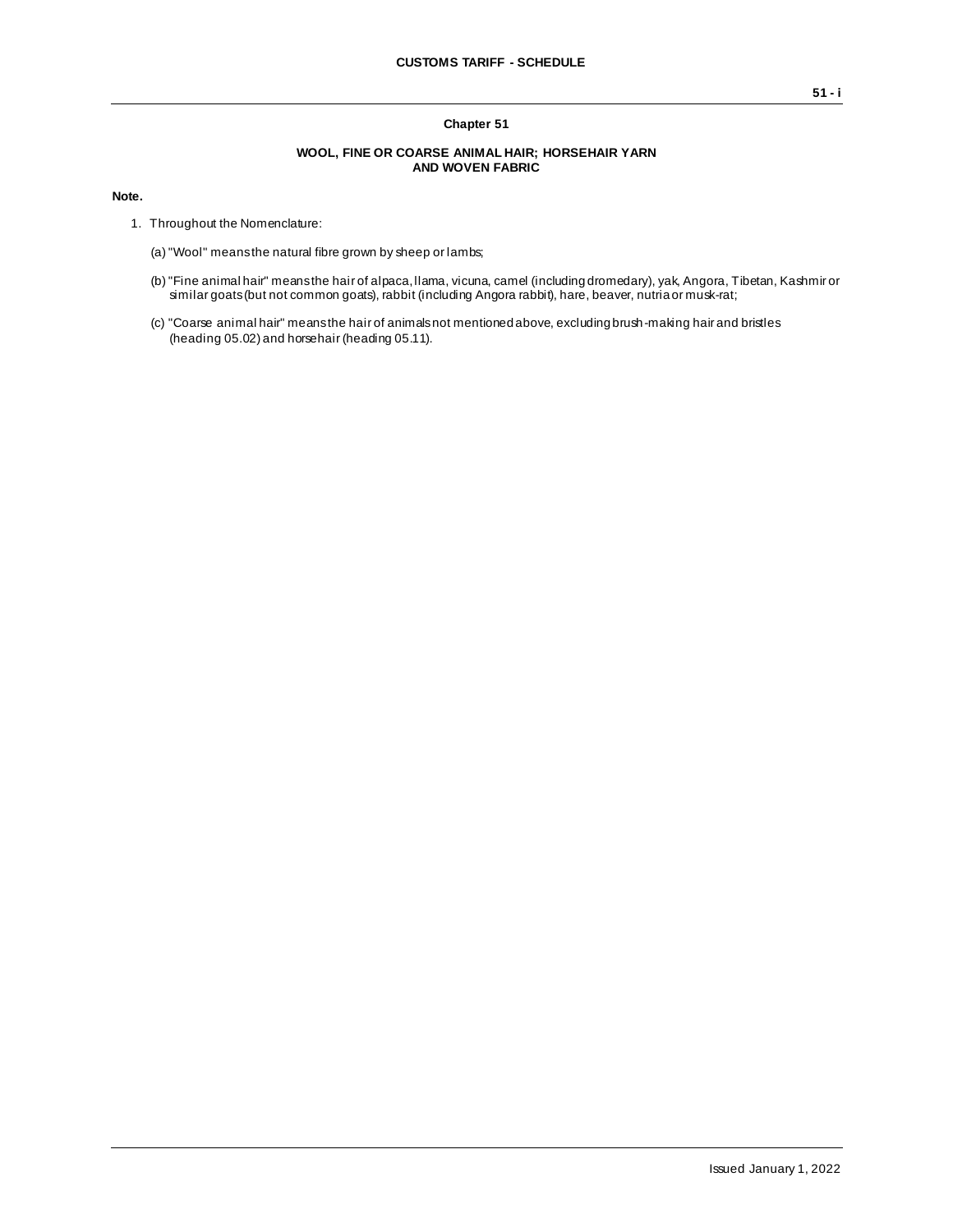## **CUSTOMS TARIFF - SCHEDULE**

| <b>Tariff</b><br>Item   | SS | <b>Description of Goods</b>                       | Unit of<br>Meas. | <b>MFN</b><br><b>Tariff</b> | <b>Applicable</b><br><b>Preferential Tariffs</b>                                                                      |
|-------------------------|----|---------------------------------------------------|------------------|-----------------------------|-----------------------------------------------------------------------------------------------------------------------|
| 51.01                   |    | Wool, not carded or combed.                       |                  |                             |                                                                                                                       |
|                         |    | -Greasy, including fleece-washed wool:            |                  |                             |                                                                                                                       |
|                         |    | 5101.11.00 00 - - Shorn wool                      | <b>KGM</b>       | Free                        | LDCT, GPT, UST, MXT,<br>CIAT, CT, CRT, IT, NT,<br>SLT, PT, COLT, JT, PAT,<br>HNT, KRT, CEUT, UAT,<br>CPTPT, UKT: Free |
| 5101.19.00 00 - - Other |    |                                                   | <b>KGM</b>       | Free                        | LDCT, GPT, UST, MXT,<br>CIAT, CT, CRT, IT, NT,<br>SLT, PT, COLT, JT, PAT,<br>HNT, KRT, CEUT, UAT,<br>CPTPT, UKT: Free |
|                         |    | -Degreased, not carbonized:                       |                  |                             |                                                                                                                       |
|                         |    | 5101.21.00 00 - - Shorn wool                      | <b>KGM</b>       | Free                        | LDCT, GPT, UST, MXT,<br>CIAT, CT, CRT, IT, NT,<br>SLT, PT, COLT, JT, PAT,<br>HNT, KRT, CEUT, UAT,<br>CPTPT, UKT: Free |
| 5101.29.00 00 - - Other |    |                                                   | <b>KGM</b>       | Free                        | LDCT, GPT, UST, MXT,<br>CIAT, CT, CRT, IT, NT,<br>SLT, PT, COLT, JT, PAT,<br>HNT, KRT, CEUT, UAT,<br>CPTPT, UKT: Free |
|                         |    | 5101.30.00 00 -Carbonized                         | <b>KGM</b>       | Free                        | LDCT, GPT, UST, MXT,<br>CIAT, CT, CRT, IT, NT,<br>SLT, PT, COLT, JT, PAT,<br>HNT, KRT, CEUT, UAT,<br>CPTPT, UKT: Free |
| 51.02                   |    | Fine or coarse animal hair, not carded or combed. |                  |                             |                                                                                                                       |
|                         |    | -Fine animal hair:                                |                  |                             |                                                                                                                       |
|                         |    | 5102.11.00 00 - - Of Kashmir (cashmere) goats     | <b>KGM</b>       | Free                        | LDCT, GPT, UST, MXT,<br>CIAT, CT, CRT, IT, NT,<br>SLT, PT, COLT, JT, PAT,<br>HNT, KRT, CEUT, UAT,<br>CPTPT, UKT: Free |
| 5102.19.00 00 - - Other |    |                                                   | <b>KGM</b>       | Free                        | LDCT, GPT, UST, MXT,<br>CIAT, CT, CRT, IT, NT,<br>SLT, PT, COLT, JT, PAT,<br>HNT, KRT, CEUT, UAT,<br>CPTPT, UKT: Free |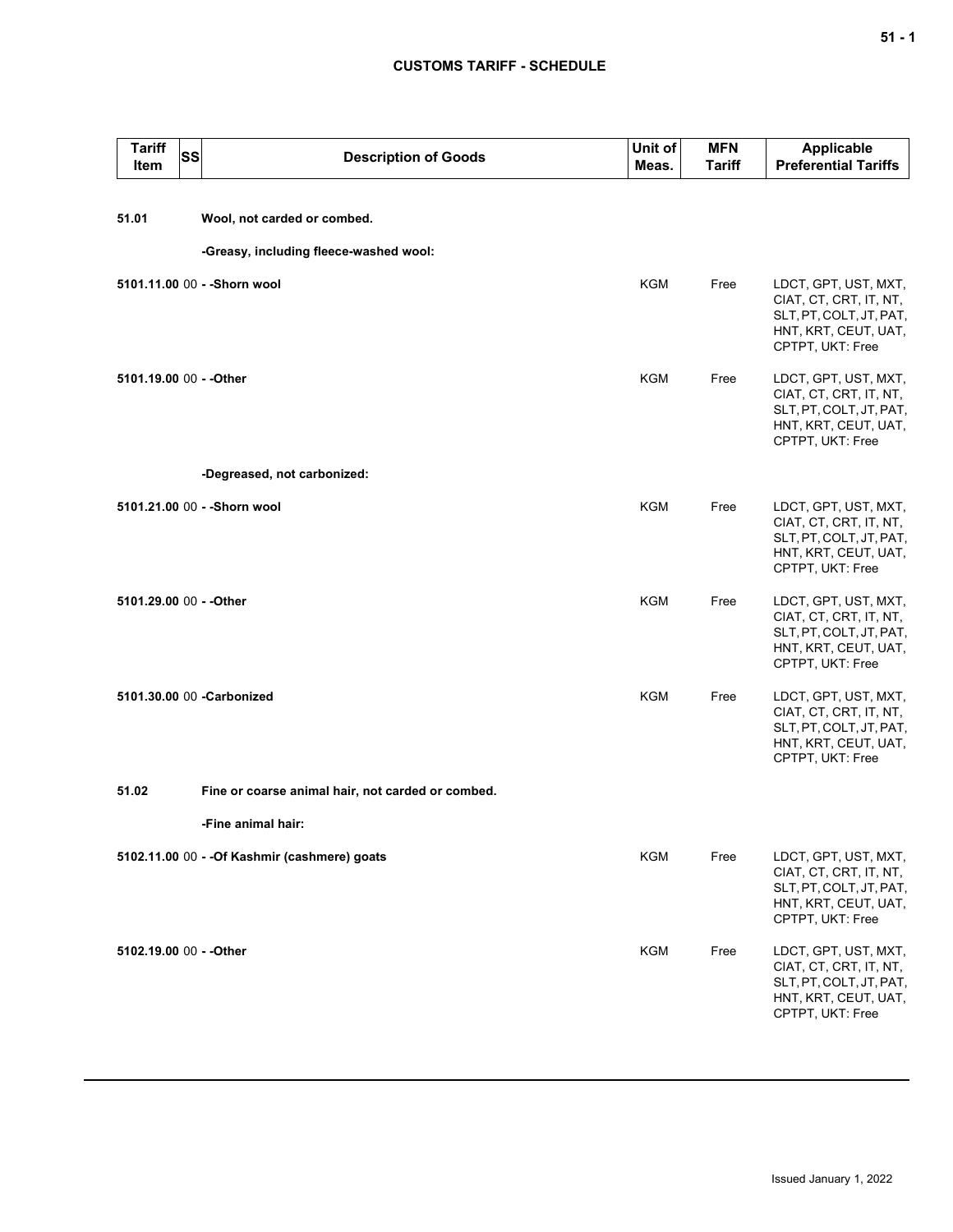| <b>Tariff</b><br>SS<br>Item | <b>Description of Goods</b>                                                                            | Unit of<br>Meas. | <b>MFN</b><br>Tariff | Applicable<br><b>Preferential Tariffs</b>                                                                             |
|-----------------------------|--------------------------------------------------------------------------------------------------------|------------------|----------------------|-----------------------------------------------------------------------------------------------------------------------|
|                             | 5102.20.00 00 - Coarse animal hair                                                                     | KGM              | Free                 | LDCT, GPT, UST, MXT,<br>CIAT, CT, CRT, IT, NT,<br>SLT, PT, COLT, JT, PAT,<br>HNT, KRT, CEUT, UAT,<br>CPTPT, UKT: Free |
| 51.03                       | Waste of wool or of fine or coarse animal hair, including yarn waste but<br>excluding garnetted stock. |                  |                      |                                                                                                                       |
|                             | 5103.10.00 00 -Noils of wool or of fine animal hair                                                    | <b>KGM</b>       | Free                 | LDCT, GPT, UST, MXT,<br>CIAT, CT, CRT, IT, NT,<br>SLT, PT, COLT, JT, PAT,<br>HNT, KRT, CEUT, UAT,<br>CPTPT, UKT: Free |
|                             | 5103.20.00 00 - Other waste of wool or of fine animal hair                                             | <b>KGM</b>       | Free                 | LDCT, GPT, UST, MXT,<br>CIAT, CT, CRT, IT, NT,<br>SLT, PT, COLT, JT, PAT,<br>HNT, KRT, CEUT, UAT,<br>CPTPT, UKT: Free |
|                             | 5103.30.00 00 - Waste of coarse animal hair                                                            | KGM              | Free                 | LDCT, GPT, UST, MXT,<br>CIAT, CT, CRT, IT, NT,<br>SLT, PT, COLT, JT, PAT,<br>HNT, KRT, CEUT, UAT,<br>CPTPT, UKT: Free |
|                             | 5104.00.00 00 Garnetted stock of wool or of fine or coarse animal hair.                                | KGM              | Free                 | LDCT, GPT, UST, MXT,<br>CIAT, CT, CRT, IT, NT,<br>SLT, PT, COLT, JT, PAT,<br>HNT, KRT, CEUT, UAT,<br>CPTPT, UKT: Free |
| 51.05                       | Wool and fine or coarse animal hair, carded or combed (including<br>combed wool in fragments).         |                  |                      |                                                                                                                       |
|                             | 5105.10.00 00 - Carded wool                                                                            | KGM              | Free                 | LDCT, GPT, UST, MXT,<br>CIAT, CT, CRT, IT, NT,<br>SLT, PT, COLT, JT, PAT,<br>HNT, KRT, CEUT, UAT,<br>CPTPT, UKT: Free |
|                             | -Wool tops and other combed wool:                                                                      |                  |                      |                                                                                                                       |
|                             | 5105.21.00 00 - - Combed wool in fragments                                                             | KGM              | Free                 | LDCT, GPT, UST, MXT,<br>CIAT, CT, CRT, IT, NT,<br>SLT, PT, COLT, JT, PAT,<br>HNT, KRT, CEUT, UAT,<br>CPTPT, UKT: Free |
| 5105.29.00 00 - - Other     |                                                                                                        | KGM              | Free                 | LDCT, GPT, UST, MXT,<br>CIAT, CT, CRT, IT, NT,<br>SLT, PT, COLT, JT, PAT,<br>HNT, KRT, CEUT, UAT,<br>CPTPT, UKT: Free |
|                             | -Fine animal hair, carded or combed:                                                                   |                  |                      |                                                                                                                       |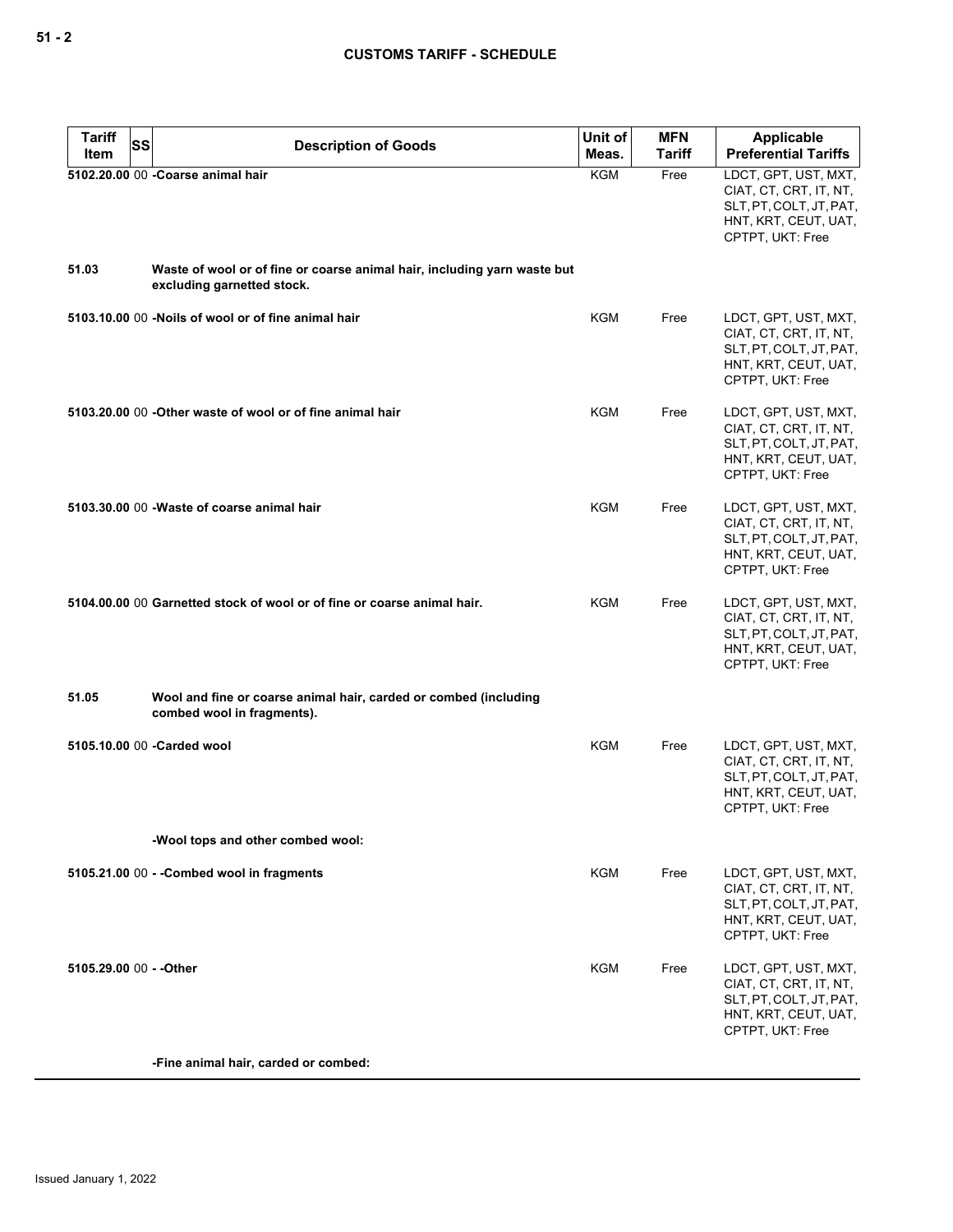| <b>Tariff</b><br><b>SS</b><br>Item | <b>Description of Goods</b>                                              | Unit of<br>Meas. | <b>MFN</b><br><b>Tariff</b> | <b>Applicable</b><br><b>Preferential Tariffs</b>                                                                                   |
|------------------------------------|--------------------------------------------------------------------------|------------------|-----------------------------|------------------------------------------------------------------------------------------------------------------------------------|
|                                    | 5105.31.00 00 - - Of Kashmir (cashmere) goats                            | <b>KGM</b>       | Free                        | LDCT, GPT, UST, MXT,<br>CIAT, CT, CRT, IT, NT,<br>SLT, PT, COLT, JT, PAT,<br>HNT, KRT, CEUT, UAT,<br>CPTPT, UKT: Free              |
| 5105.39.00 00 - - Other            |                                                                          | KGM              | Free                        | LDCT, GPT, UST, MXT,<br>CIAT, CT, CRT, IT, NT,<br>SLT, PT, COLT, JT, PAT,<br>HNT, KRT, CEUT, UAT,<br>CPTPT, UKT: Free              |
|                                    | 5105.40.00 00 - Coarse animal hair, carded or combed                     | KGM              | Free                        | AUT, NZT, LDCT, GPT,<br>UST, MXT, CIAT, CT,<br>CRT, IT, NT, SLT, PT,<br>COLT, JT, PAT, HNT,<br>KRT, CEUT, UAT,<br>CPTPT, UKT: Free |
| 51.06                              | Yarn of carded wool, not put up for retail sale.                         |                  |                             |                                                                                                                                    |
|                                    | 5106.10.00 00 - Containing 85% or more by weight of wool                 | KGM              | Free                        | LDCT, GPT, UST, MXT,<br>CIAT, CT, CRT, IT, NT,<br>SLT, PT, COLT, JT, PAT,<br>HNT, KRT, CEUT, UAT,<br>CPTPT, UKT: Free              |
|                                    | 5106.20.00 00 -Containing less than 85% by weight of wool                | KGM              | Free                        | LDCT, GPT, UST, MXT,<br>CIAT, CT, CRT, IT, NT,<br>SLT, PT, COLT, JT, PAT,<br>HNT, KRT, CEUT, UAT,<br>CPTPT, UKT: Free              |
| 51.07                              | Yarn of combed wool, not put up for retail sale.                         |                  |                             |                                                                                                                                    |
|                                    | 5107.10.00 00 - Containing 85% or more by weight of wool                 | <b>KGM</b>       | Free                        | AUT, NZT, LDCT, GPT,<br>UST, MXT, CIAT, CT,<br>CRT, IT, NT, SLT, PT,<br>COLT, JT, PAT, HNT,<br>KRT, CEUT, UAT,<br>CPTPT, UKT: Free |
|                                    | 5107.20.00 00 - Containing less than 85% by weight of wool               | KGM              | Free                        | LDCT, GPT, UST, MXT,<br>CIAT, CT, CRT, IT, NT,<br>SLT, PT, COLT, JT, PAT,<br>HNT, KRT, CEUT, UAT,<br>CPTPT, UKT: Free              |
| 51.08                              | Yarn of fine animal hair (carded or combed), not put up for retail sale. |                  |                             |                                                                                                                                    |
| 5108.10.00 00 -Carded              |                                                                          | <b>KGM</b>       | Free                        | AUT, NZT, LDCT, GPT,<br>UST, MXT, CIAT, CT,<br>CRT, IT, NT, SLT, PT,<br>COLT, JT, PAT, HNT,<br>KRT, CEUT, UAT,<br>CPTPT, UKT: Free |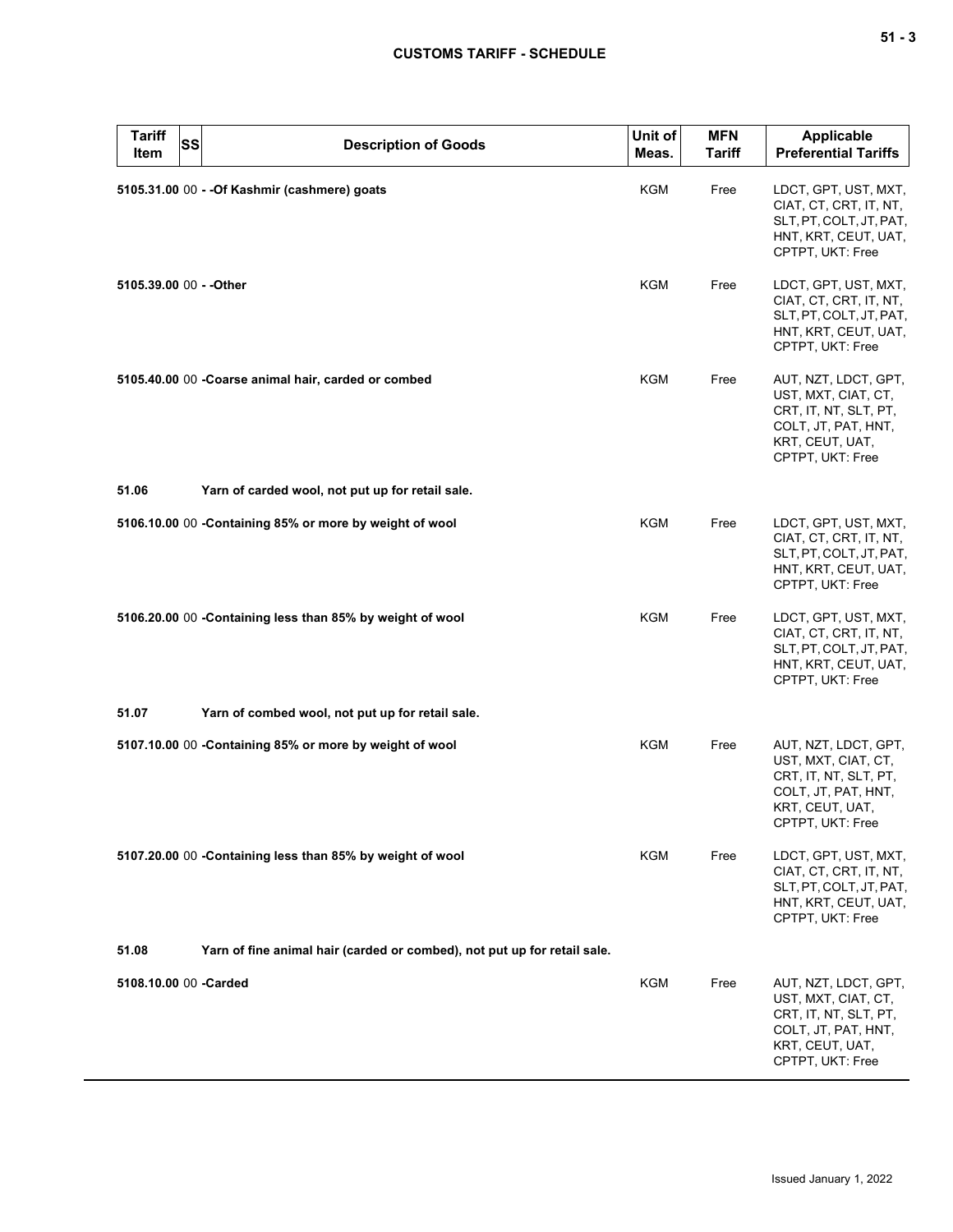| <b>Tariff</b><br>Item   | <b>SS</b> | <b>Description of Goods</b>                                                                                                           | Unit of<br>Meas. | <b>MFN</b><br><b>Tariff</b> | Applicable<br><b>Preferential Tariffs</b>                                                                                          |
|-------------------------|-----------|---------------------------------------------------------------------------------------------------------------------------------------|------------------|-----------------------------|------------------------------------------------------------------------------------------------------------------------------------|
| 5108.20.00 00 - Combed  |           |                                                                                                                                       | KGM              | Free                        | AUT, NZT, LDCT, GPT,<br>UST, MXT, CIAT, CT,<br>CRT, IT, NT, SLT, PT,<br>COLT, JT, PAT, HNT,<br>KRT, CEUT, UAT,<br>CPTPT, UKT: Free |
| 51.09                   |           | Yarn of wool or of fine animal hair, put up for retail sale.                                                                          |                  |                             |                                                                                                                                    |
| 5109.10.00              |           | -Containing 85% or more by weight of wool or of fine animal hair                                                                      |                  | Free                        | LDCT, GPT, UST, MXT,<br>CIAT, CT, CRT, IT, NT,<br>SLT, PT, COLT, JT, PAT,<br>HNT, KRT, CEUT, UAT,                                  |
|                         |           |                                                                                                                                       | KGM<br>KGM       |                             | CPTPT, UKT: Free                                                                                                                   |
| 5109.90.00 00 -Other    |           |                                                                                                                                       | KGM              | Free                        | LDCT, GPT, UST, MXT,<br>CIAT, CT, CRT, IT, NT,<br>SLT, PT, COLT, JT, PAT,<br>HNT, KRT, CEUT, UAT,<br>CPTPT, UKT: Free              |
|                         |           | 5110.00.00 00 Yarn of coarse animal hair or of horsehair (including gimped horsehair<br>yarn), whether or not put up for retail sale. | KGM              | Free                        | AUT, NZT, LDCT, GPT,<br>UST, MXT, CIAT, CT,<br>CRT, IT, NT, SLT, PT,<br>COLT, JT, PAT, HNT,<br>KRT, CEUT, UAT,<br>CPTPT, UKT: Free |
| 51.11                   |           | Woven fabrics of carded wool or of carded fine animal hair.                                                                           |                  |                             |                                                                                                                                    |
|                         |           | -Containing 85% or more by weight of wool or of fine animal hair:                                                                     |                  |                             |                                                                                                                                    |
|                         |           | 5111.11.00 00 - - Of a weight not exceeding 300 g/m <sup>2</sup>                                                                      | KGM              | Free                        | LDCT, GPT, UST, MXT,<br>CIAT, CT, CRT, IT, NT,<br>SLT, PT, COLT, JT, PAT,<br>HNT, KRT, CEUT, UAT,<br>CPTPT, UKT: Free              |
| 5111.19.00 00 - - Other |           |                                                                                                                                       | KGM              | Free                        | LDCT, GPT, UST, MXT,<br>CIAT, CT, CRT, IT, NT,<br>SLT, PT, COLT, JT, PAT,<br>HNT, KRT, CEUT, UAT,<br>CPTPT. UKT: Free              |
|                         |           | 5111.20.00 00 -Other, mixed mainly or solely with man-made filaments                                                                  | KGM              | Free                        | LDCT, GPT, UST, MXT,<br>CIAT, CT, CRT, IT, NT,<br>SLT, PT, COLT, JT, PAT,<br>HNT, KRT, CEUT, UAT,<br>CPTPT, UKT: Free              |